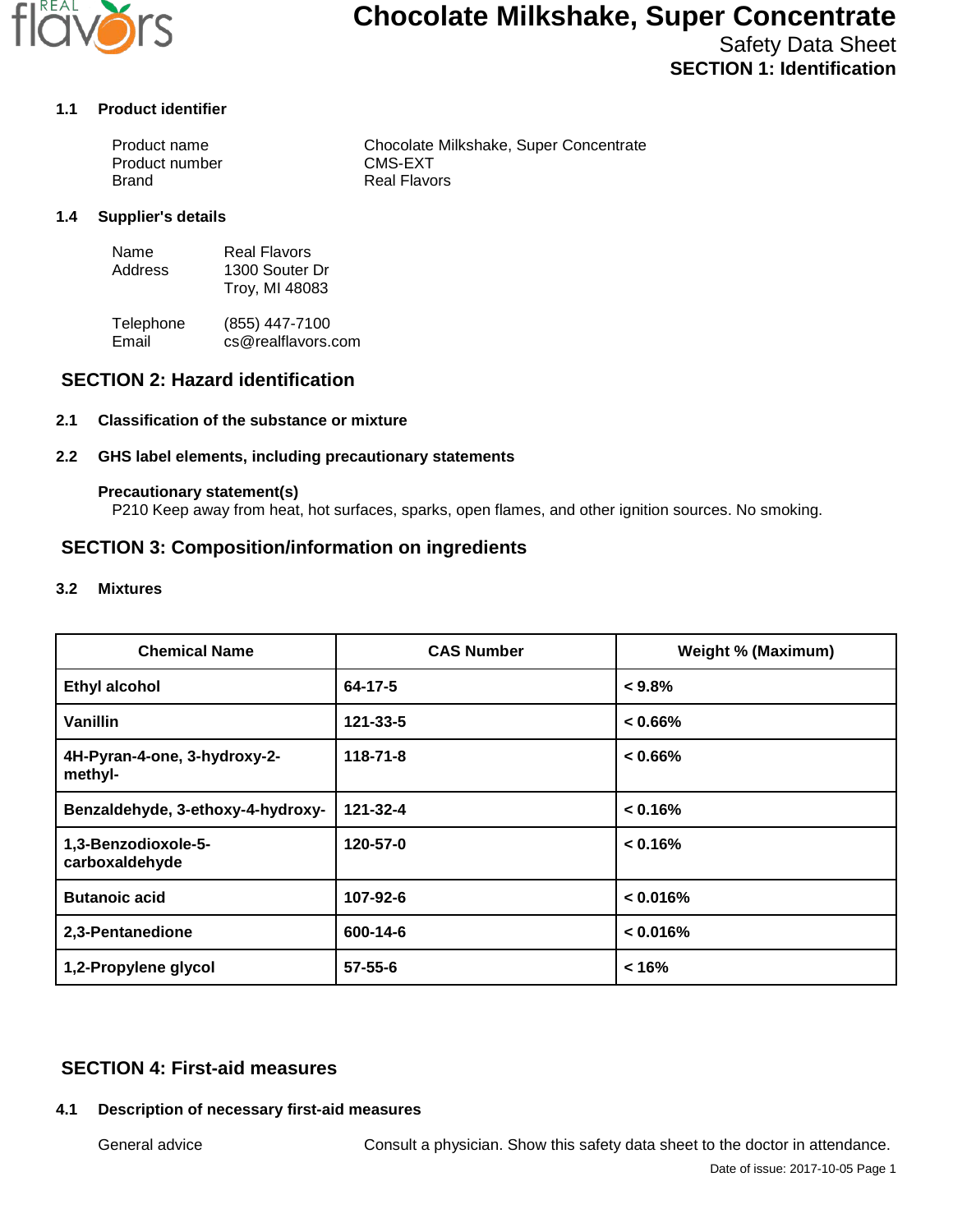

# **Chocolate Milkshake, Super Concentrate**

Safety Data Sheet

| If inhaled              | No data available. Do NOT induce vomiting. Never give anything by mouth to<br>an unconscious person. Rinse mouth with water. Consult a physician. |
|-------------------------|---------------------------------------------------------------------------------------------------------------------------------------------------|
| In case of skin contact | Wash off with soap and plenty of water. Get medical attention if symptoms<br>occur.                                                               |
| In case of eye contact  | Rinse thoroughly with plenty of water for at least 15 minutes. Get medical<br>attention if symptoms occur.                                        |

# **SECTION 5: Fire-fighting measures**

#### **5.1 Suitable extinguishing media** Use extinguishing media appropriate for surrounding fire.

**5.2 Specific hazards arising from the chemical** No data available.

#### **5.3 Special protective actions for fire-fighters** Wear self-contained breathing apparatus for firefighting if necessary.

## **SECTION 6: Accidental release measures**

**6.1 Personal precautions, protective equipment and emergency procedures** Use personal protective equipment. Avoid breathing vapours, mist or gas. Ensure adequate ventilation. Evacuate personnel to safe areas. For personal protection see section 8.

#### **6.2 Environmental precautions**

Prevent further leakage or spillage if safe to do so. Do not let product enter drains.

#### **6.3 Methods and materials for containment and cleaning up**

Sweep up and shovel. Do not flush with water. Keep in suitable, closed containers for disposal. Contain spillage, soak up with non-combustible absorbent material, (e.g. sand, earth, diatomaceous earth, vermiculite) and transfer to a container for disposal according to local / national regulations (see section 13)

# **SECTION 7: Handling and storage**

#### **7.1 Precautions for safe handling**

Avoid contact with skin and eyes. Avoid inhalation of vapour or mist. Use explosion-proof equipment. Keep away from sources of ignition - No smoking.Take measures to prevent the build up of electrostatic charge. For precautions see section 2.2.

#### **7.2 Conditions for safe storage, including any incompatibilities**

Keep container tightly closed in a dry and well-ventilated place. Containers which are opened must be carefully resealed and kept upright to prevent leakage.

# **SECTION 8: Exposure controls/personal protection**

#### **8.3 Individual protection measures, such as personal protective equipment (PPE)**

#### **Body protection**

Skin Protection: None required with normal household use. Industrial Setting: Protective gloves (for hands) and protective clothing are required where repeated or prolonged skin contact may occur.

#### **Respiratory protection**

No data available.

#### **Environmental exposure controls**

Do not let product enter drains.